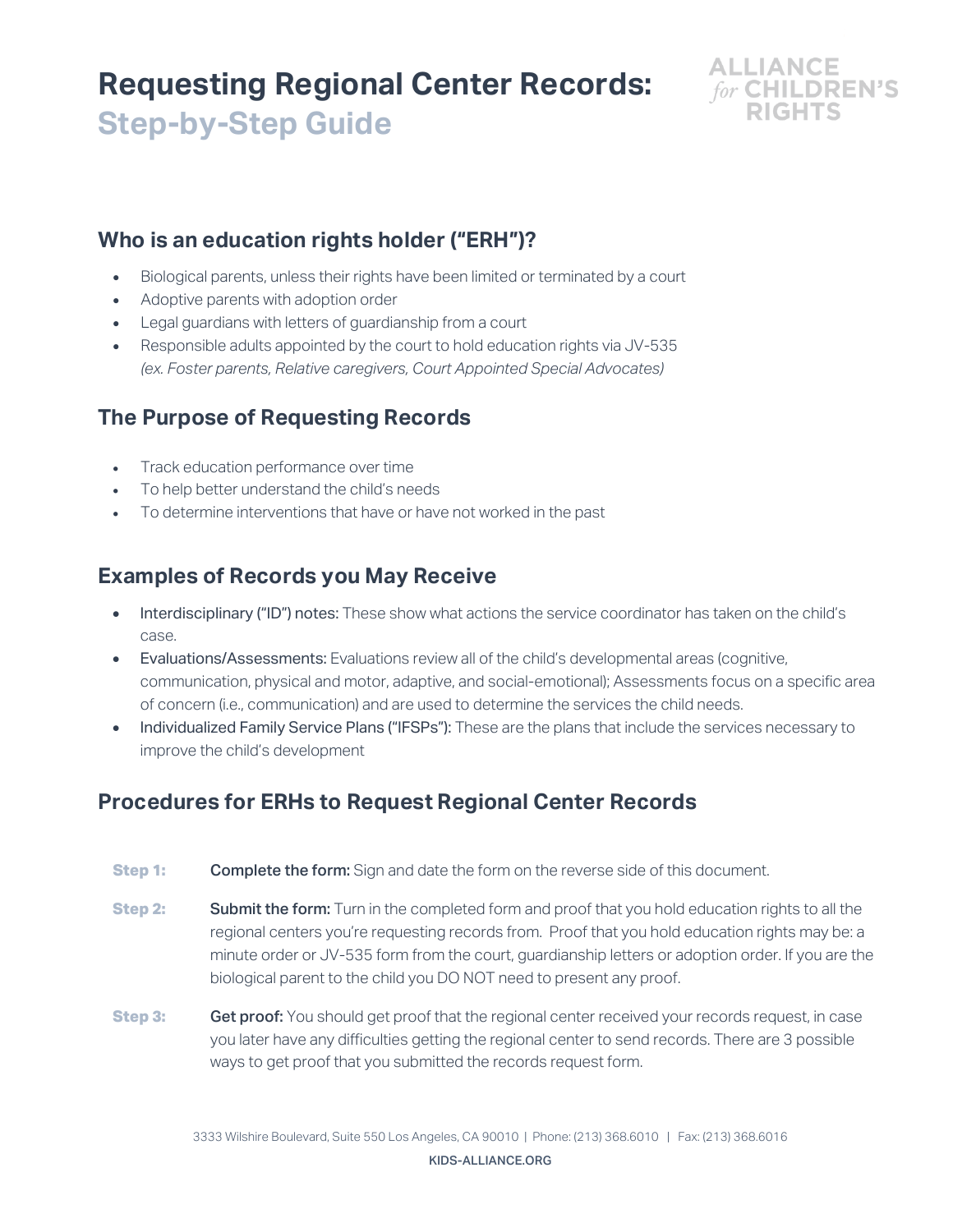- **•** If submitting the form in person, get a date stamp on the form and keep a copy as proof.
- **•** If submitting via fax, keep a copy of the fax transmittal report confirming that the fax was received.
- **•** If sending via mail, send it via certified mail. Make sure to keep the certified mail receipt as proof.
- **Step 4: Get records:** Regional centers, by law, have only 5 business days to send you the records you requested. You should call the regional center 2 days after submitting the records request form, to confirm that it was received and that they will be sending you records within 5 business days. If the regional center informs you that they do not have records for your child, ask that they put this in writing.
- **Step 5:** If by the 5th day you have not received any records, contact the regional center and request that they send them to you immediately.
- **Step 6: Organize and Review Records:** Once you receive the records, organize them chronologically and read through them to make sure you received everything you requested. You should make sure that you received all of the child's evaluations, assessments, IFSPs, Interdisciplinary ("ID") Notes, referrals, and correspondence between the regional center and the family. If you notice that anything is missing, you should go back to the regional center and request that they give you the missing documents.